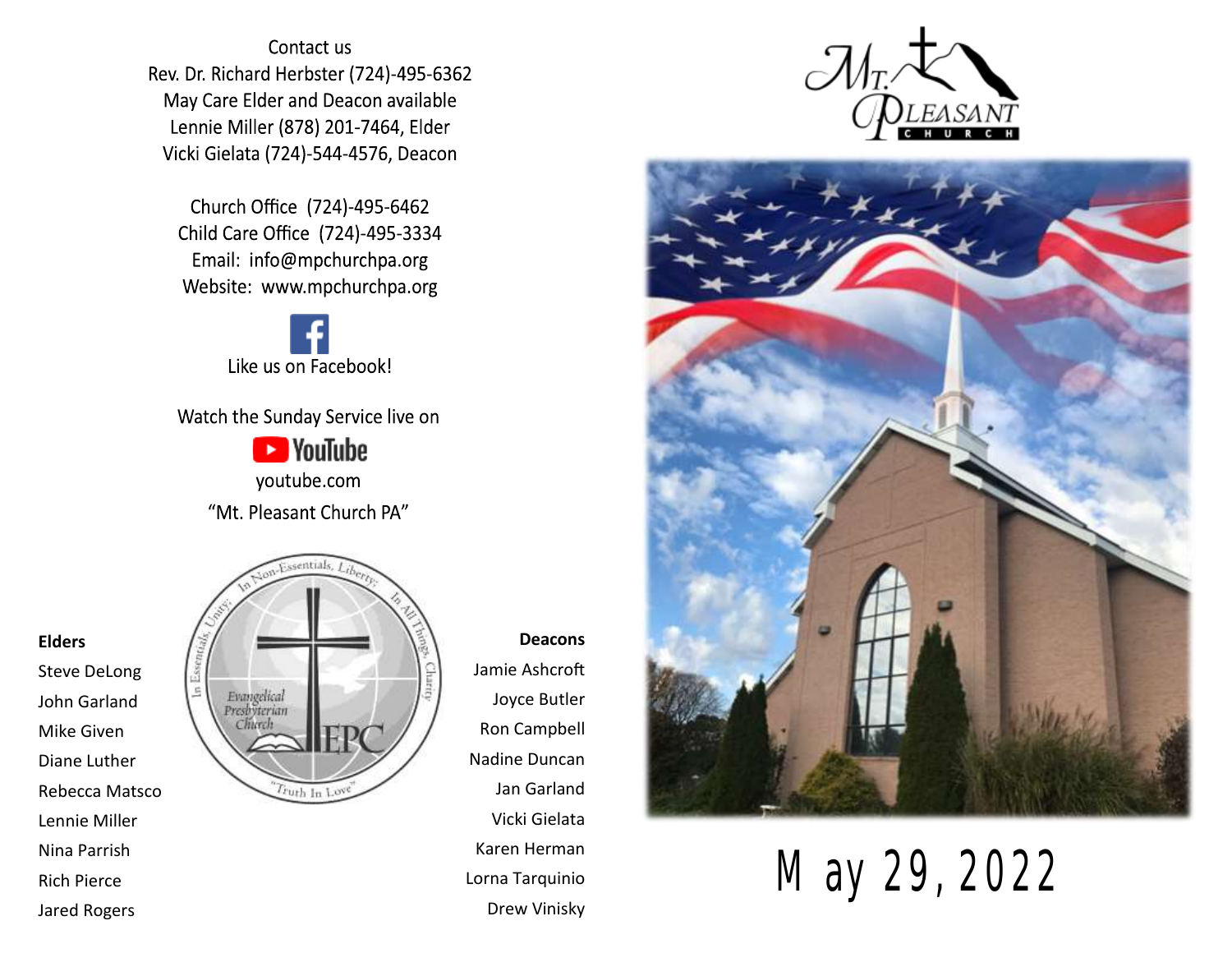$orship$   $\subseteq$  ervice

Preparatory Worship

Call to Worship: Isaiah 44:21-22

Prayer of Invocation

\*Praise Through Song

Prayer of Confession and Assurance of Pardon

\*Apostles' Creed #627

\*Doxology #623

Presentation of Tithes and Offering

Pastoral Prayer and the Lord's Prayer

\*Hymn #600 *"America the Beautiful"* \*\**The children will proceed to Children & Worship during the hymn.*

> Scripture: 1 Timothy 6:17-21 Sermon *"Stewards of Great Treasure"* Pastor Rich Herbster

\*Hymn #604 *"Battle Hymn of the Republic"*

\*Benediction and Recessional

\*Congregation will stand *\*\*Children from ages 3 to 2nd grade are welcome to attend Children & Worship A nursery is available for children under the age of 3.*



# **WORSHIP/SUNDAY SCHOOL SCHEDULE**

8:45am Coffee/Fellowship 9-9:45am—Sunday School for Adults, Young Adults (18-30) and Children 10:00am—Worship Service

# **DEACONS' FOOD CLOSET—RESTOCK NEEDED:**

The Deacons are putting 3-4 boxes of food per week into the Little Needs Pantry in the church parking lot. Supplies are getting low. Please consider donating non-perishable items for restock.

## **CHURCH GARAGE SALE:**

The Missions Team garage sale will be on Saturday, June 11th from 8am—1pm. Items can be brought to the church on Friday the 10th at 6pm. There will be a pancake breakfast available for purchase, as well.

#### **UPCOMING EVENTS**

• **Graduating Seniors:** We will be celebrating graduating High School Seniors on Sunday, June  $5<sup>th</sup>$  during the service.

#### **SPAGHETTI DINNER BENEFIT:**

There will be a Spaghetti Dinner Benefit for Shaina Swiontek who unexpectedly lost her husband in April. Shaina is a worker at our child care. The benefit will be on Saturday, June 25, from noon to 6 here at Mt. Pleasant. Tickets are \$10 and include spaghetti with sauce, meat sauce, or meatballs; Italian bread; salad; cake; and drink. Eat-in and take out are both available. There will be a bake sale, raffle baskets, and 50/50 raffle. For tickets contact Denise Lander at 724.312.5771.

# **MEMORIAL SERVICE FOR BEULAH WILLIAMS:**

Lexa Taylor would like to thank everyone for the cards that were sent for her mom's (Beulah Williams) passing. Beulah loved coming to Women's Bible Study. Lexa's mom and dad were married at the original Mt. Pleasant Church. Thank you to the Deacons, as well. A memorial service will be held for Beulah on July 13th at 5pm at the United Methodist Church in Beaver, PA.